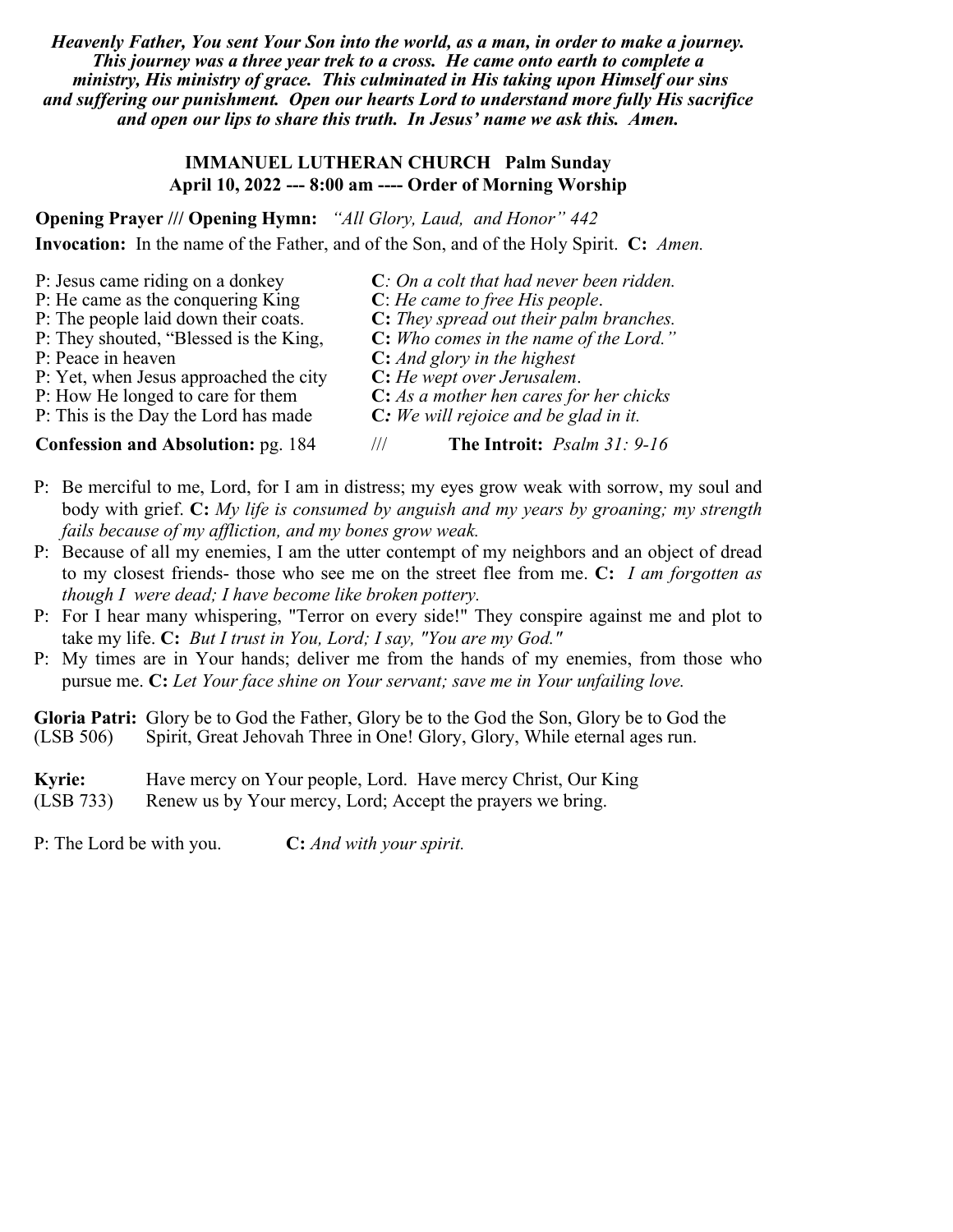**Collect:** Almighty and everlasting God the Father, You sent Your Son, our Savior Jesus Christ, to take upon Himself our flesh and to suffer death upon the cross. Mercifully grant that we may follow the example of His great humility and patience and be made partakers of His resurrection; through the same Jesus Christ, our Lord, who lives and reigns with You and the Holy Spirit, one God, now and forever. **C:** *Amen.*

**Hymn:** *"Ride On, Ride On in Majesty" 441*

*(Prefatory Remarks)* **O.T. Lesson:** *Deuteronomy 32:36-39* 

**Epistle Lesson:** *Philippians 2: 5-11*

**Holy Gospel:** *John 12: 12-19 "The next day the great crowd that had come for the Feast heard that Jesus was on His way to Jerusalem. They took palm branches and went out to meet Him, shouting,*

*"Hosanna!"*

*"Blessed is he who comes in the name of the Lord!"*

*"Blessed is the king of Israel!"*

*Jesus found a young donkey and sat upon it, as it is written:*

*this is getting us nowhere. Look how the whole world has gone after Him!"*

*"Do not be afraid, O Daughter of Zion; see, your king is coming, seated on a donkey's colt." At first His disciples did not understand all this. Only after Jesus was glorified did they* 

*realize that these things had been written about Him and that these things had been done to Him. Now the crowd that was with Him when He called Lazarus from the tomb and raised him from the dead continued to spread the word. Many people, because they had heard that He had given this miraculous sign, went out to meet Him. So the Pharisees said to one another, "See,* 

**Confession of Faith:** *Apostle's Creed (Back of Hymnal)*

**Sermon Hymn:** *"Jesus, Refuge of the Weary" 423*

**Children's Sermon /// Sermon /// Confessional Hymn:** *"In God We Believe" (802)*

In God we believe: the Creator whose pow'r In mercy has brought us renewal this hour In Jesus, the Savior, our hope is secure True God and True Man once the cross He endured

God's Spirit at work in our lives we confess: With power and truth the church now He does bless As saints, God's forgiven, one day we shall then Be living in glory forever. Amen.

**Offering brought to the Altar**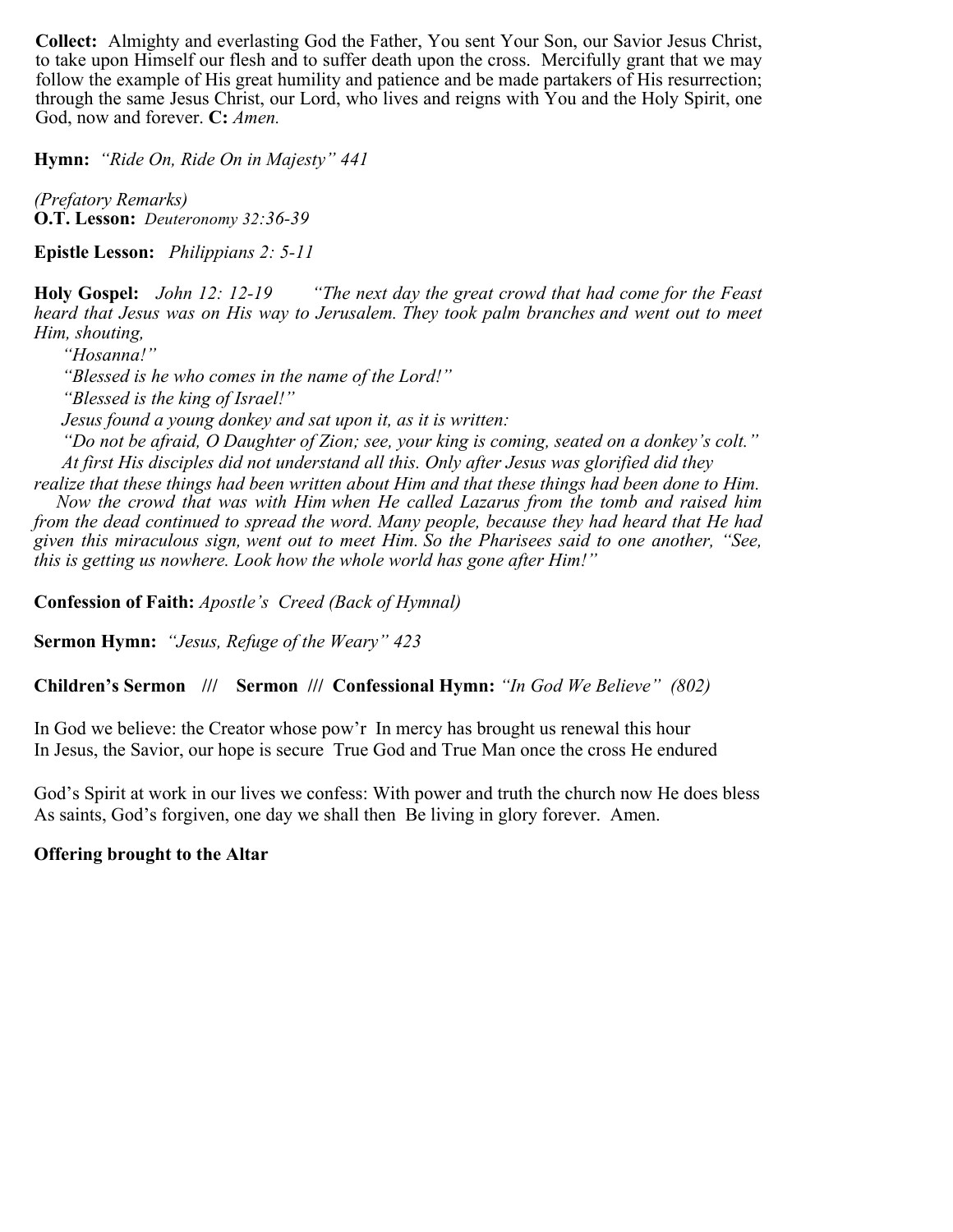**Prayers:** The families of Hamby, Midge; Hawkins, Ron, Julie and Brandon; and Herrmann, Adam, Alysa and Collins.

## **Lord's Prayer:** pg 196

**Closing Hymn:** *"Hosanna, Loud Hosanna" 443*

**Closing Collect:** *Heavenly Father, You grant us Your Spirit to open our eyes and enlighten our minds to serve You and fellow believers; lead us by Your Spirit to enable us to witness of Your love, live according to Your will, bring Your Word of life to others, rejoice in the goodness You have showered upon us, and reflect Your love in how we reach out to others; through Jesus Christ, Your Son, our Lord, who lives and reigns with You and the Holy Spirit, one God, now and forever. Amen.*

#### **Benediction**

All hymns used by permission. Lutheran Service Book Hymn License #100014726 Lutheran Service Book Liturgy License #000014726

### **Kirk Horstmeyer , Pastor Matthew Wilson, Organist**

### **THIS WEEK**

| <b>SUNDAY:</b>        | Palm Sunday Worship 8 am, SS 9:10 am, Children's Easter Egg Hunt    |
|-----------------------|---------------------------------------------------------------------|
|                       | during Sunday School 9:10 am, Palm Sunday Worship 10:15 am          |
| <b>TUESDAY:</b>       | Confirmation 6 pm                                                   |
| <b>THURSDAY:</b>      | Bible Study 9:30 am, Maundy Thursday Meal 6:15 pm, Maundy Thursday  |
|                       | Worship 7 pm                                                        |
| <b>FRIDAY:</b>        | Good Friday Service 7 pm                                            |
| <b>Next SATURDAY:</b> | Confirmation 9:30 am, Holy Saturday Worship w/HC 5:30 pm            |
| <b>Next SUNDAY:</b>   | Sunrise Service w/HC 6:30 am, Breakfast Served 8-9 am, No SS today, |
|                       | Easter Worship w/HC 9:30 am                                         |

**WEEKLY ATTENDANCE:** Sat, Apr 2: 68 LS: 47; Sun, Apr 3: 8 am: 46 LS: 37; 10:15 am: 88 LS:57; Lent Service:

**MEMBER PRAYER LIST:** Next Sat and Sun we will be praying for the following: Heuring, Jim and Debbie; Hill, Warren, Jackie, Addison and Jude; and Hoffherr,Michael and Stephanie.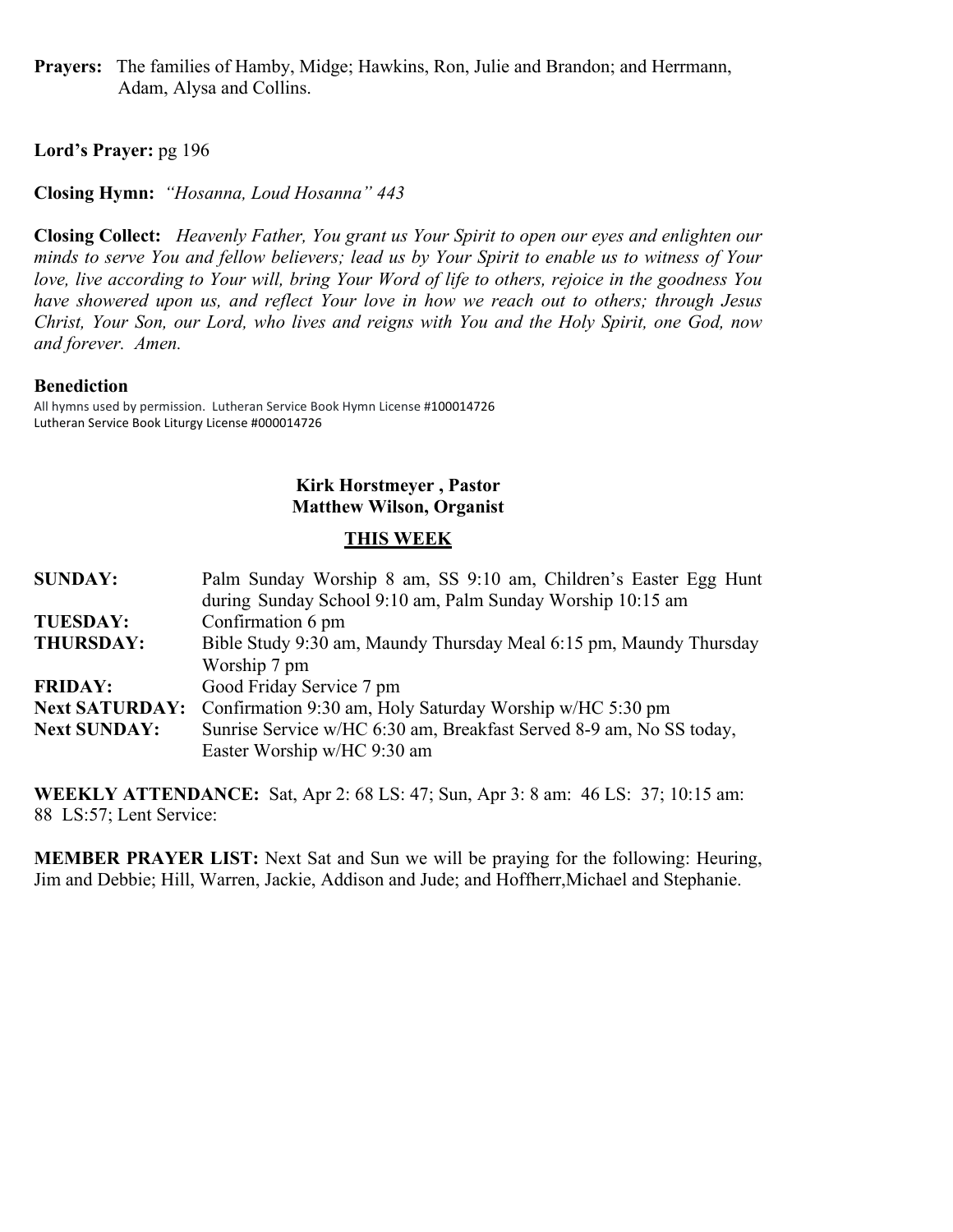**VOTER'S MEETING:** There will be a Voter's Meeting on Sunday, April 24 following the 10:15 service in the Lounge. All committees please be represented and all members are welcome to attend.



# **FISH FRY NEWS:** W**ELCOME TO THE NEW CHAIRMAN SARAH JOHNSON**.

Fish Fry date is Friday, May 6. Sign-up Sheets will be on the board in the Lounge. You can bring in your Chinese Auction donations and put in the Church office.